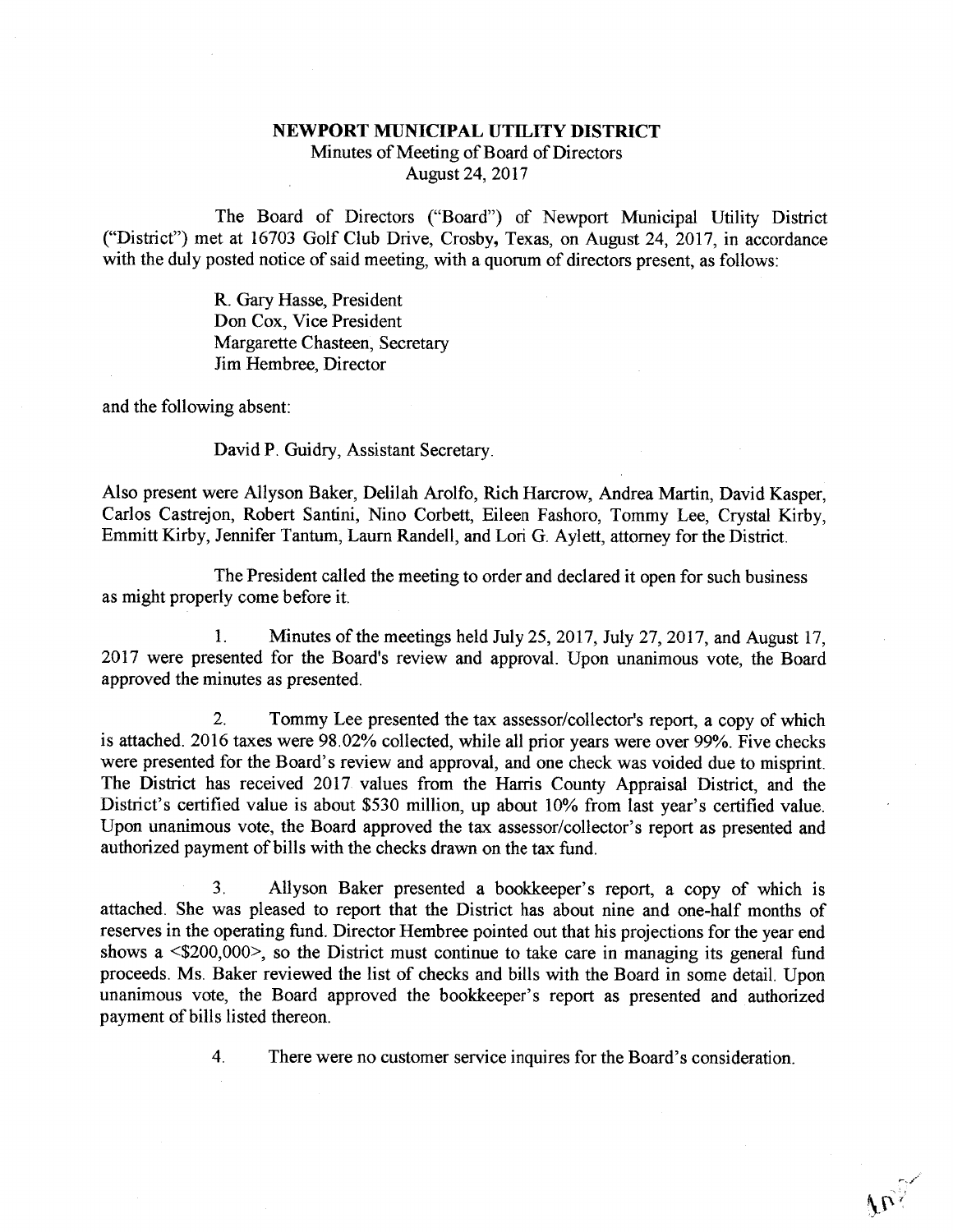5. The Chair entertained reports from the various developers. Carlos Castrejon stated that there have been two sales of 45-foot lots and two sales in Section 8. Year to date, Lennar has had 47 sales in the Villas, Section 8 and Section 12 combined. There are now 22 residents in Section 8, and Lennar is trying to complete utilities to provide more lots. Robert Santini addressed the Board and reported that Lennar is planning to develop a pocket park and would the Board's agreement to maintain the park. Lennar is not asking for any reimbursement for construction costs for the park area, which is about two acres. Most of it will be kept in a natural state and it is intended as a pocket park with no parking. It is adjacent to the planned detention pond. The Board stated that they would put an item on the next agenda for consideration. The Board asked the developer to look at the possibility of planning for some parking.

The Board then discussed the status of the International Union of Operating Engineers' project with Jennifer Tantum. She stated that the central plant was up and mnning, and the lift station is operating on generator power. They are still working with CenterPoint and are trying to be complete with the site by March of next year. Everyone will be invited to the grand opening. Ms. Tantum worked with the District operator to resolve issues regarding the water discharge from their cooling tower.

Nino Corbett then address the Board regarding his development. He thanked the Board for working with him to resolve the detention pond issues. He is selling two more lots today and is already ahead of his building projections.

Eileen Fashoro stated that she had nothing new to report on behalf of Rampart.

6. The Board discussed operations and engineering matters. David Kasper presented Change Order No. 3 for the Villas and Change Order No. 4 for the Villas. Change Order No. 3 adds about \$46,000 to the contract amount, but none of it is reimbursable by the District. The engineer recommended approval of Change Order No. 3, and the Board concurred. Change Order No. 4 adds \$26,440 to the contract and relates to the addition of some storm sewers. The changes were required by Harris County, and the engineer recommended that the Board approve the change order as presented. The Board concurred with the engineer's recommendation. The engineer presented Change Order No. 1 to Section 8 for the partial replat. This change order relates to the extension of the detention pond and will add \$11,727.46 to the contract. The change order adds slope stabilization with sod, hydro mulching, and extra quantities. The engineer recommended approval of the change order as presented, and the Board concurred. Finally, the engineer presented the Section 8, Replat, Water, Sewer and Drainage contract for the Board's execution. The Board previously approved the bid and award of the contract to the low bidder. The Board authorized the President to execute a contract as presented.

The engineer reported that he had advertised for the purchase of the new generator and had coordinated with the operator on the specifications. The engineer will review the possibility of using natural gas and the costs associated therewith.

The operator discussed preparation for the hurricane that is currently in the gulf. All vehicles have been filled with fuel, and meters have been read in preparation. The flood pumps and gate at the wastewater treatment plant have been operated and exercised to make sure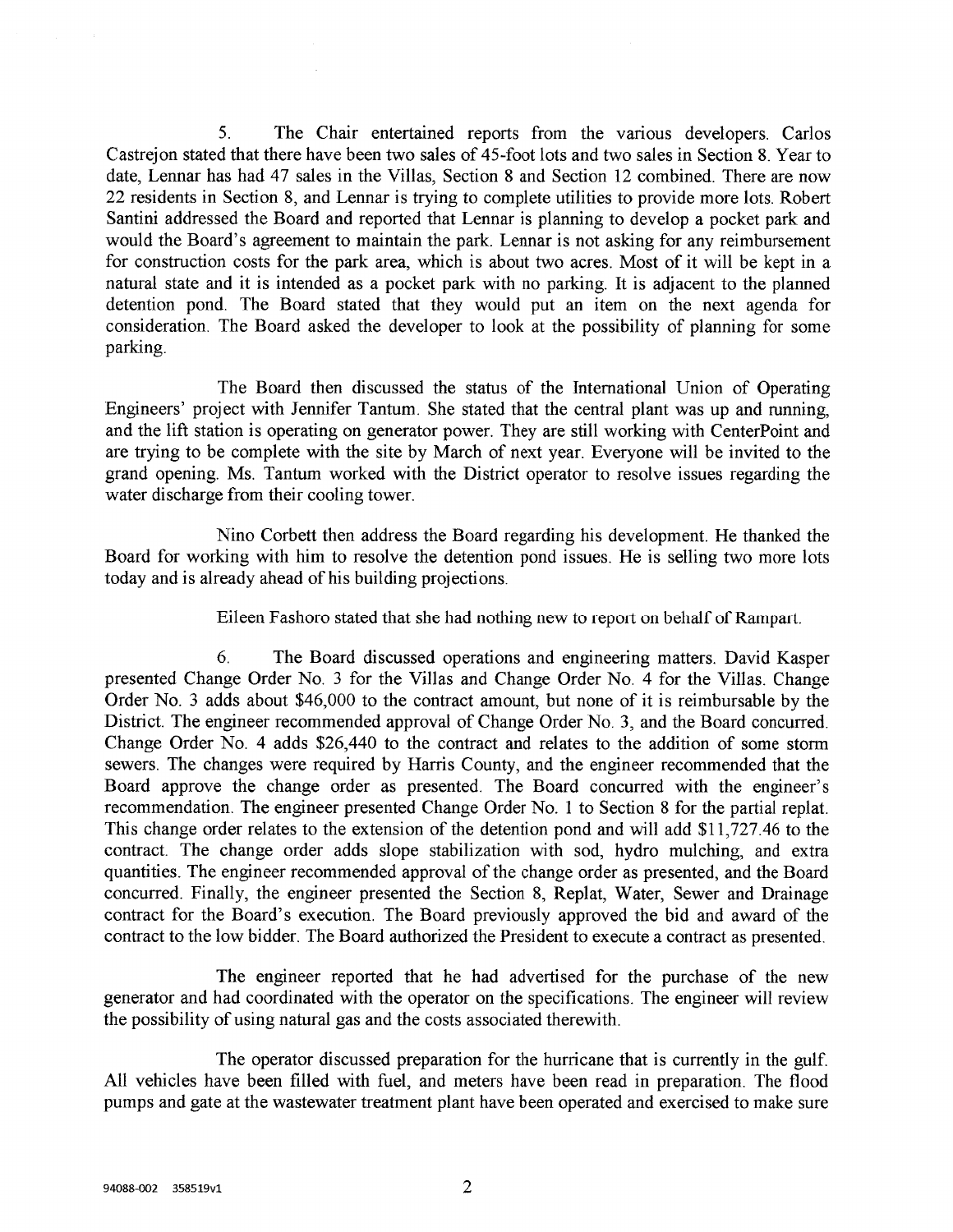that they are functional, and all fuel tanks have been filled. The bathrooms to the parks and splash pad will be locked at 4:00 p.m. tomorrow.

7. There was presented the attached Order Authorizing Filing Application for Approval of Texas Commission on Environmental Quality of District's Engineering Project and Issuance of Bonds in an amount not to exceed \$2,625,000. Upon unanimous vote, the Board approved the Order Authorizing Filing Application for Approval of Texas Commission on Environmental Quality of District's Engineering Project and Issuance of Bonds in an amount not to exceed \$2,625,000 as presented.

8. Lori Aylett presented an attorney's report. The District won its forcible entry and detainer suit against the Veach family and received \$2,500 in attorney's fees. The judgment will be abstracted in any county where the Veachs are believed to own property, and after the expiration of the appeal, the attorneys will seek a Writ of Possession which can then be enforced by the sheriff's office.

The attorney noted that her firm had sent correspondence to Upstream Environmental, and they had completed their mow of certain ditch areas. The attorney recommended release of the check to Upstream Environmental and release of the company from any further obligation to the District, and the Board concurred. Director Hasse noted that the District should verify before accepting maintenance that all ditches and drainage channels are able to be mowed, so that the District does not end up with costly maintenance handwork. The Board noted that there was a Reserve F in the Newport Court development, and the reserve was a long thin panhandle that remains the responsibility of Newport Court. Nino Corbett stated that the HOA will take care of the mowing and maintenance of Reserve F.

Finally, the attorney presented a memorandum of all reimbursement agreements between various developers and the District as of August 18, 2017. She noted that there had been some discussion about whether to amend the reimbursement agreements or add new or different terms in new reimbursement agreements with developers. The engineer stated that paying developer interest opens up some avenue for disagreement between the developer's engineer and the District's engineer. In addition, it was Mr. Kasper's opinion that some of the engineering fees for the developments have been excessive or problematic. Finally, Mr. Kasper noted that when the District estimated the required amount of bonds before going to the voters with the bond election authorization, clearing and gmbbing costs and developer interest were not included in the estimate of costs. There was discussion among the Board members about whether the District should change the method of calculation of reimbursement with existing developers, whose projects are already in progress. In addition, the attorney disagreed respectfully with Mr. Kasper on the subject of developer interest, noting that it was a developer industry standard to pay developer interest. The attorney noted that the District had additional protections in the form of its tax rate tests to ensure that taxpayers were not banned by the Board's decisions regarding reimbursement. Nino Corbett addressed the Board and stated that he had been assuming that he would be paid under the same reimbursement terms as previous agreements. There was further general discussion regarding the clearing and gmbbing costs, stormwater pollution prevention plans, developer interest and related items. The Board agreed this topic would be suitable for a special workshop meeting at a future date.